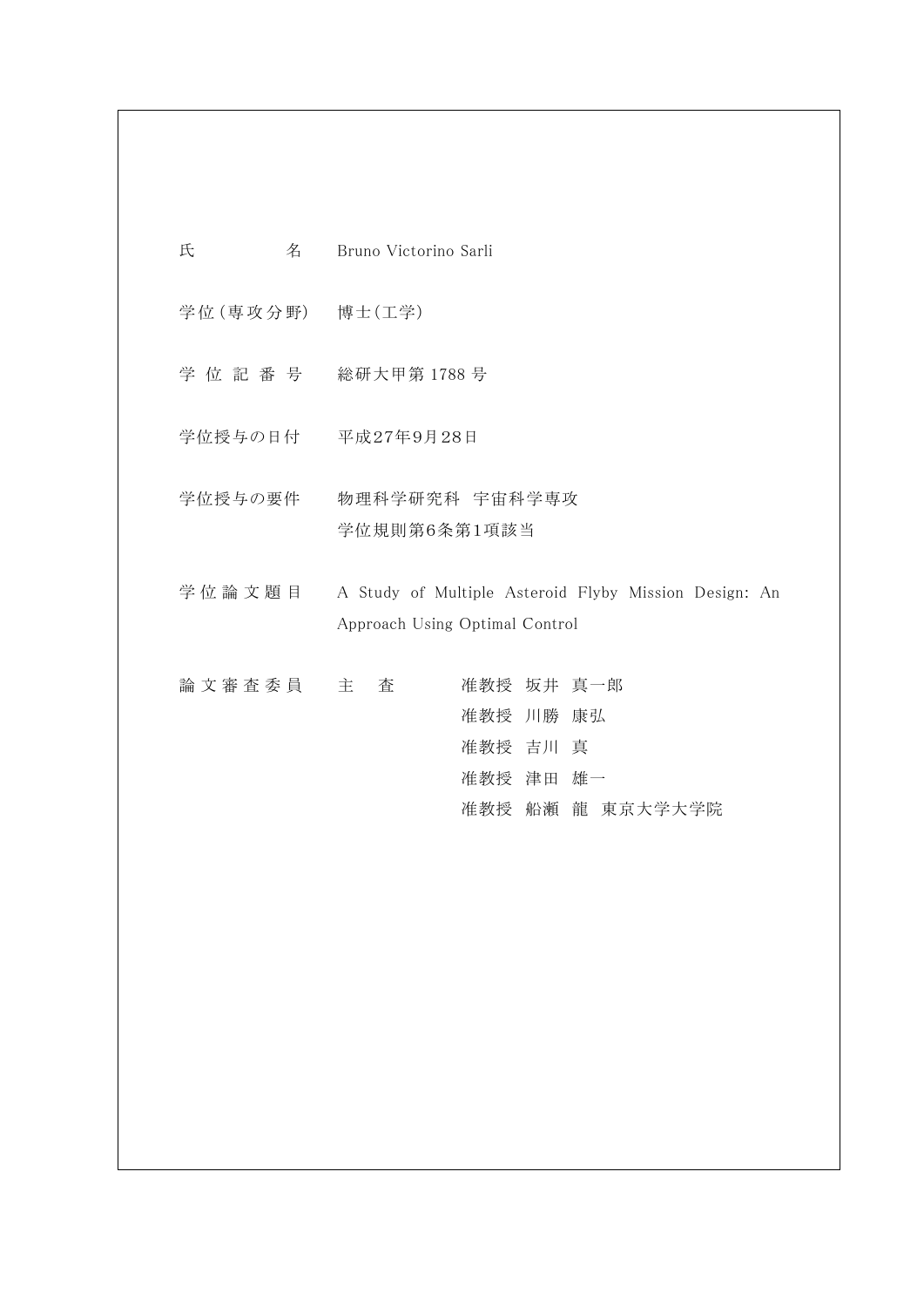## 論文内容の要旨

## **A Study of Multiple Asteroid Flyby Mission Design: An Approach Using Optimal Control**

 Over the years the missions to asteroids have enhanced our knowledge on many aspects of these bodies. Such a growing interest on them is due to many reasons from purely scientific, such as, understanding the formation mechanisms of our solar system, to more mundane, like planetary protection and mining rare materials. So far asteroid related mission have involved rendezvous, touchdowns and sample returns. However, asteroid flyby missions present unique aspects, such as: cost effectiveness, low fuel usage (e.g. EPOXI and Stardust-NExT missions), and flexible that makes it more effective (e.g. Galileo and Rosetta missions).

 This work focuses on the study of multiple asteroid flyby missions developing methods and tools to design deep space trajectories for these missions based on optimal control. The multiple asteroid flyby trajectory design is challenging in many aspects, but believed to be very relevant and in line with the 2013 Global Exploration Roadmap. In order to achieve the final goal, the research is developed in three large areas of space trajectory, which comprehend the fundamentals of the design used in space missions: trajectory design by ballistic arcs, trajectory design by impulsive maneuvers, and trajectory design by low-thrust maneuvers. In here, the ballistic area is used to identify the problem minimums and as basis for the impulsive area, with and both designing main trajectories that are latter used as reference in the low-thrust area to add a secondary objective, midcourse flyby, to the mission.

 In the first area an asteroid mission of scientific interest is analyzed design main trajectories the allow a broader understanding of the problem and defining the basic concepts to be used later. A B-type Near-Earth Asteroid, (3200) Phaethon, parent body of the Geminid meteor shower, and asteroids (155140) 2005 UD and (225416) 1999 YC, likely fragments originating from Phaethon, collectively known as the Phaethon-Geminid complex. A mission to this group could provide key information on their origins and solve fundamental issues in thermal and dynamical evolution of comet-asteroid transition bodies. This study assesses the feasibility of a multiple flyby mission for Phaethon, 2005 UD and 1999 YC by a small-class mission. The objective is to design a multiple flyby mission based on ballistic transfers combined with gravity assisted maneuvers that fly by some or all members of the Phaethon-Geminid Complex. The results showed periodic launch opportunities to all three asteroids with the best case for Phaethon requiring less than 1 km/s of Earth excess velocity. No direct transfer can be made to 1999 YC with less than 4 km/s. However, with a gravity assist maneuver at Mars, an Earth-Mars-1999 YC transfer requires less than 3 km/s. It is also found that, with a maximum of 3 km/s, there is not a single transfer that connects all asteroids. However, launch windows in the years 2026 and 2027 allow a flyby of Phaethon and later 2005 UD by conducting an Earth gravity assist maneuver.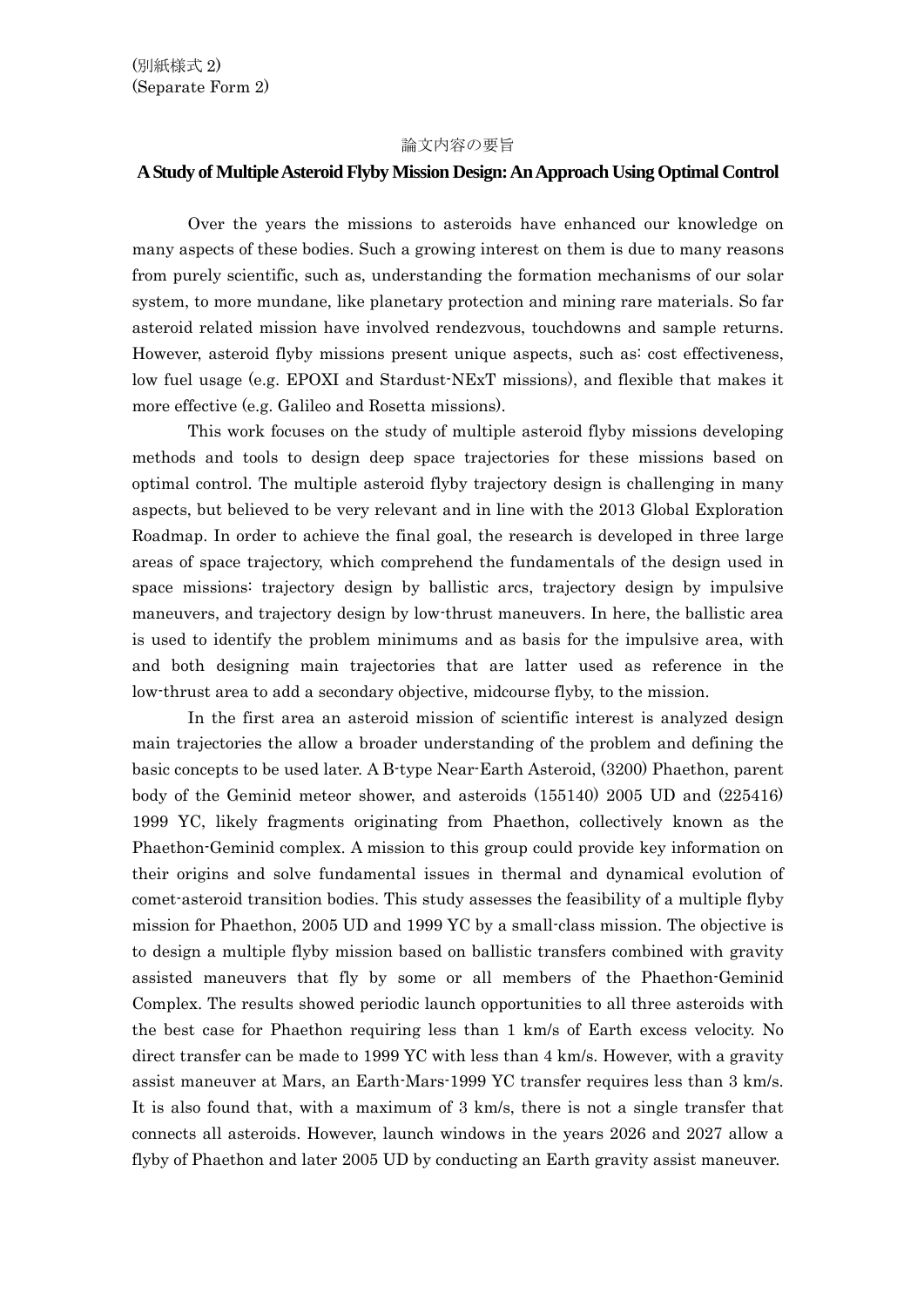The second area presents a method of impulsive trajectory optimization based on the well known Primer Vector theory, a gradient based method. Since the gradient allows the optimization in the vicinity of the initial estimation, it is important to take into account the analysis made in the first area so this part can be applied in a region of interest. In this work the Primer Vector theory is modified to accommodate weights in the cost function. This change arises from the need of a fast and accurate analysis obtained with an indirect method that takes into account the velocity increment used for departure from the planet and, particularly for flyby missions, the disregard of the last rendezvous impulse. A detailed derivation of the weighted cost function and its gradient is presented, followed by a discussion on the values of the weights specifically for flyby and rendezvous missions. To test the optimization method, realistic test cases are selected and their results compared against a trajectory using the solution of the Lambert problem and optimization by a nonlinear programming solver. The proposed method showed a faster design with lower cost than the other two methods.

 The third area is the design of low-thrust trajectories with a midcourse asteroid flyby using as a reference the trajectories designed in areas one and two. Recently with new trajectory design techniques and use of low-thrust propulsion systems, missions have become more efficient and cheaper with respect to propellant. As a way to increase the mission's value and scientific return, secondary targets close to the main trajectory are often added with a small change in the transfer trajectory. Due to their large number, importance and facility to perform a flyby, asteroids are commonly used as such targets. Once again the Primer Vector theory is used to define the direction and magnitude of the thrust for a minimum fuel consumption problem. The design of a low-thrust trajectory with a midcourse asteroid flyby is not only challenging for the low-thrust problem solution but also with respect to the selection of a target and its flyby point. Currently more than 600,000 minor bodies have been identified, that in turn generate a very large number of possible flyby points. This work uses a combination of reachability, reference orbit, and linear theory to select appropriate candidates, drastically reducing the simulation time, to be later included in the main trajectory and optimized.